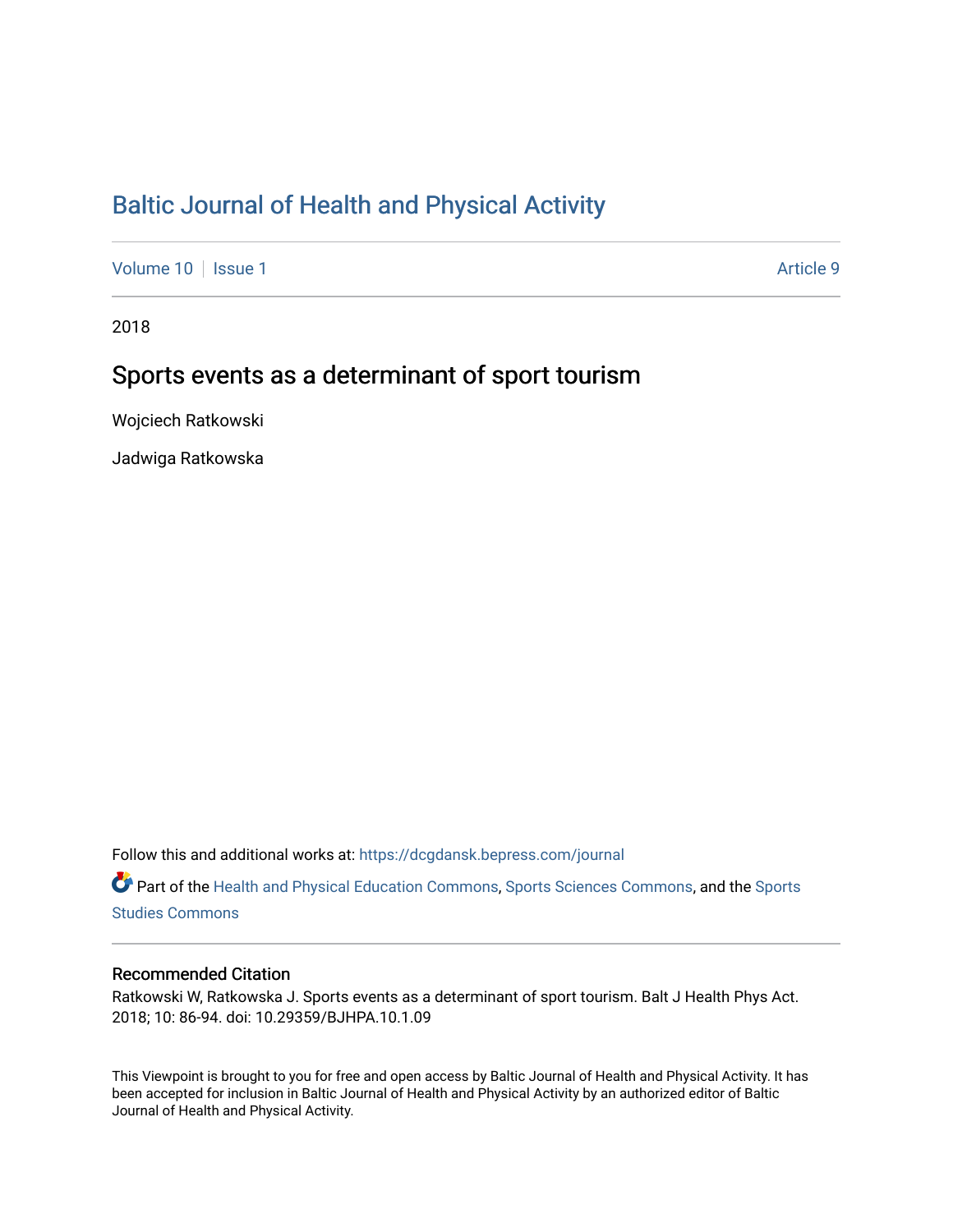# **Sports events as a determinant of sport tourism**

#### **Wojciech Ratkowski1 ABCDEG, Jadwiga Ratkowska2 ABFG**

<sup>1</sup> Faculty of Tourism and Recreation,

 Gdansk University of Physical Education and Sport in Gdansk, Poland <sup>1</sup> Main Library,

Gdansk University of Physical Education and Sport in Gdansk, Poland

|                              | The origins of sport tourism are strictly associated with sport emerging as competition and<br>a show. Its roots date back to ancient Greece. The 20th century marks a dynamic develop-<br>ment of this branch of tourism, which uses sports shows as the main purpose for traveling.                                                                                                                                                                                                                                                                                                                                                                                                                                                                                                                                                                                     |
|------------------------------|---------------------------------------------------------------------------------------------------------------------------------------------------------------------------------------------------------------------------------------------------------------------------------------------------------------------------------------------------------------------------------------------------------------------------------------------------------------------------------------------------------------------------------------------------------------------------------------------------------------------------------------------------------------------------------------------------------------------------------------------------------------------------------------------------------------------------------------------------------------------------|
|                              | The concept of sport tourism should be narrowed down to those who passively participate<br>in all kinds of sports events and to the actual participants of these events. Thus there will<br>be two groups of people who can be called sports tourists.                                                                                                                                                                                                                                                                                                                                                                                                                                                                                                                                                                                                                    |
|                              | All kinds of sporting events are an important factor contributing to the development of<br>regions, because they significantly affect the image of the place and are a strong factor in<br>attracting tourists. Their effectiveness as a tourist product requires developing a long-term<br>strategy which takes into account both economic and social aspects.                                                                                                                                                                                                                                                                                                                                                                                                                                                                                                           |
| Key words:                   | sports event, sport tourism, traveling.                                                                                                                                                                                                                                                                                                                                                                                                                                                                                                                                                                                                                                                                                                                                                                                                                                   |
|                              |                                                                                                                                                                                                                                                                                                                                                                                                                                                                                                                                                                                                                                                                                                                                                                                                                                                                           |
| article details              |                                                                                                                                                                                                                                                                                                                                                                                                                                                                                                                                                                                                                                                                                                                                                                                                                                                                           |
|                              | Article statistics: Word count: 2,517; Tables: 2; Figures: 2; References: 28                                                                                                                                                                                                                                                                                                                                                                                                                                                                                                                                                                                                                                                                                                                                                                                              |
|                              | Received: February 2017; Accepted: September 2017; Published: March 2018                                                                                                                                                                                                                                                                                                                                                                                                                                                                                                                                                                                                                                                                                                                                                                                                  |
| <b>Full-text PDF:</b>        | http://www.balticsportscience.com                                                                                                                                                                                                                                                                                                                                                                                                                                                                                                                                                                                                                                                                                                                                                                                                                                         |
|                              | <b>Copyright</b> © Gdansk University of Physical Education and Sport, Poland                                                                                                                                                                                                                                                                                                                                                                                                                                                                                                                                                                                                                                                                                                                                                                                              |
|                              | Indexation: Celdes, Clarivate Analytics Emerging Sources Citation Index (ESCI), CNKI Scholar (China National Knowledge<br>Infrastructure), CNPIEC, De Gruyter - IBR (International Bibliography of Reviews of Scholarly Literature in<br>the Humanities and Social Sciences), De Gruyter - IBZ (International Bibliography of Periodical Literature in<br>the Humanities and Social Sciences), DOAJ, EBSCO - Central & Eastern European Academic Source, EBSCO -<br>SPORTDiscus, EBSCO Discovery Service, Google Scholar, Index Copernicus, J-Gate, Naviga (Softweco, Primo<br>Central (ExLibris), ProQuest - Family Health, ProQuest - Health & Medical Complete, ProQuest - Illustrata: Health<br>Sciences, ProQuest - Nursing & Allied Health Source, Summon (Serials Solutions/ProQuest, TDOne (TDNet),<br>Ulrich's Periodicals Directory/ulrichsweb, WorldCat (OCLC) |
| <b>Funding:</b>              | This research received no specific grant from any funding agency in the public, commercial, or not-for-profit<br>sectors.                                                                                                                                                                                                                                                                                                                                                                                                                                                                                                                                                                                                                                                                                                                                                 |
|                              | <b>Conflict of interests:</b> Authors have declared that no competing interest exists.                                                                                                                                                                                                                                                                                                                                                                                                                                                                                                                                                                                                                                                                                                                                                                                    |
| <b>Corresponding author:</b> | Prof. nadzw. dr hab. Wojciech Ratkowski, Gdansk University of Physical Education and Sport, Faculty of Tourism<br>and Recreation; ul. K. Górskiego 1, 80-336 Gdańsk; e-mail: wojciech.ratkowski@awfis.gda.pl                                                                                                                                                                                                                                                                                                                                                                                                                                                                                                                                                                                                                                                              |
| <b>Open Access License:</b>  | This is an open access article distributed under the terms of the Creative Commons Attribution-Non-commercial<br>4.0 International (http://creativecommons.org/licenses/by-nc/4.0/), which permits use, distribution, and<br>reproduction in any medium, provided the original work is properly cited, the use is non-commercial and is<br>otherwise in compliance with the license.                                                                                                                                                                                                                                                                                                                                                                                                                                                                                      |

**Authors' Contribution: A** Study Design **B** Data Collection **C** Statistical Analysis **D** Data Interpretation **E** Manuscript Preparation **F** Literature Search **G** Funds Collection

**abstract**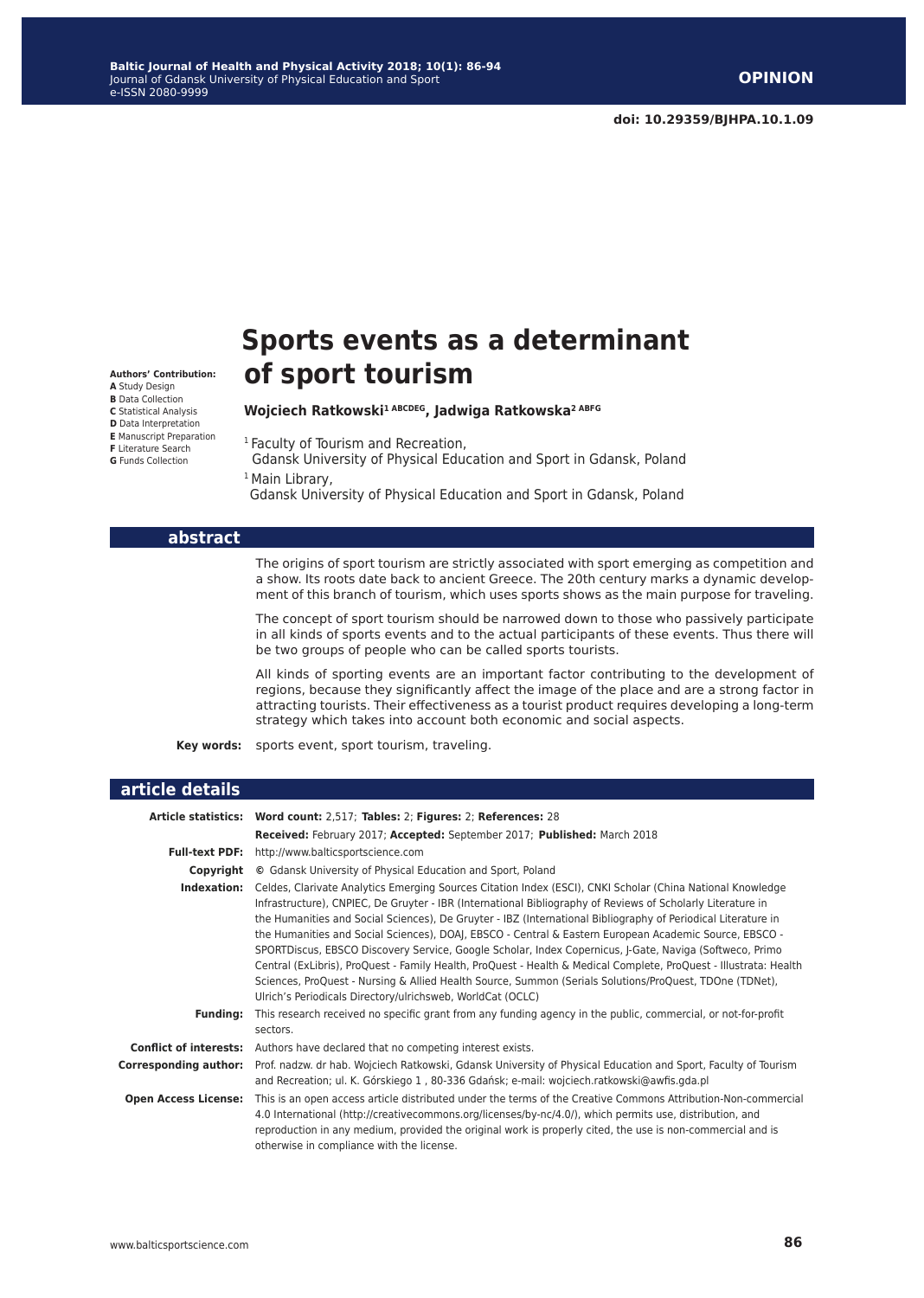## **introduction**

Tourism, as an interdisciplinary phenomenon, involves three research areas: the geographical-spatial, the social and the economic one [1]. They comprise issues regarding natural values, land development and spatial planning, ethics of tourism, its impact on local communities and the connected with it intermingling of cultures. Tourism is also perceived as an economic phenomenon [2].

It is a form of business activity which has developed various types of tourist services offered to travellers, among which accommodation services, catering services and transport services are of greatest importance. Opportunities to earn huge revenues from providing tourist services are a driver of economy in many countries [3].

The dynamic development of tourism which took place in the 20th century and has continued to the present day is undisputed. In its early years tourism was elitist; nowadays it is a mass phenomenon involving millions of people. It has also become one of the best developed and modern branches of global economy.

The essence of tourism lies in human activity through which a person realises specific objectives related to travelling. This creates difficulties in a single, simple definition of the concept of tourism and persons participating in it, defined as tourists.

The present paper has reviewed the literature in terms of concepts of tourism with a special focus on sport tourism. Also, based on an analysis of the available data (statistical data), it shows the major, mass sport events in Tri-City which can become markers for sport tourism (ST).

## **the concept of sports tourism**

In 1943 Walter Hunziker formulated a classic, widely accepted by most economists till today, definition of tourism, saying that tourism is "a complex of relations and phenomena arising from travelling and staying of visitors unless it is associated with settling down and undertaking paid employment" [4]. Similarly, Kornak's definition stipulates that tourism is a set of relationships and socioeconomic phenomena that arise from travelling and staying of visitors unless there is associated with it settling down and undertaking paid employment [5].

However, according to Kaspar, "tourism covers all links and phenomena that appear as a result of changes in place and hence the resulting stay of persons, on condition that for these persons the new place of stay is neither a permanent place of residence nor a place of work" [6].

The United Nations World Tourism Organization (UNWTO) defines tourism as a whole of activities of people who travel and stay for leisure, business or other purposes for no longer than a continuous year away from their everyday environment, except for travels whose main purpose is paid employment remunerated in the visited town [7]. This definition has been adopted for statistical purposes, hence, among others, time limit of up to a year.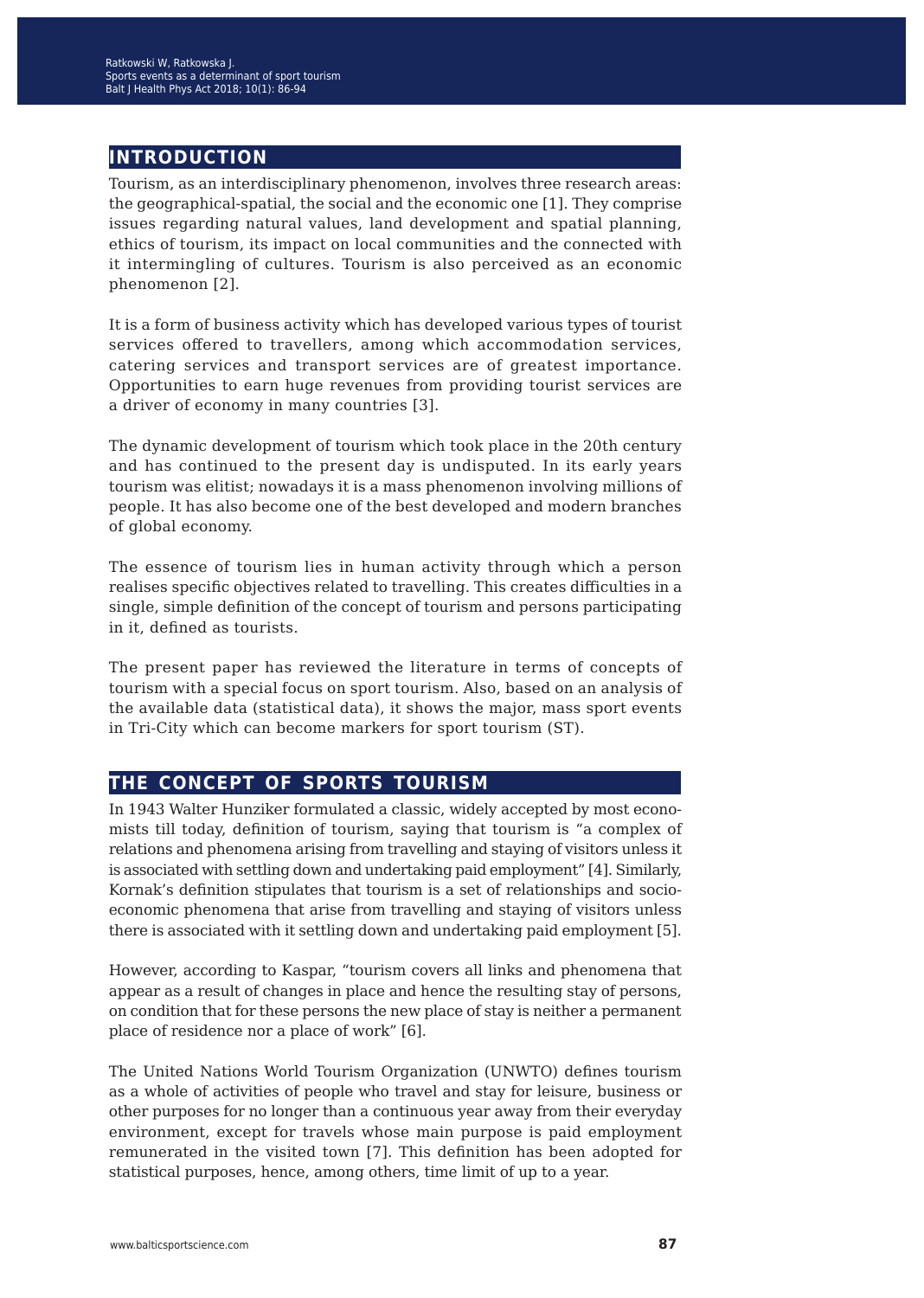All of these definitions characterising tourism have common characteristics. These include:

- travel which leads to a stay outside the place of residence,
- stay in a new place (not longer than a year),
- temporality of the travel and the stay (the travel and the stay are temporary, which distinguishes them from other types of migration),
- the subjective element (the traveller decides about the place of stay and the reasons for the trip),
- the objective element (using the tourist infrastructure determines the implementation of the purpose the visit [8].

Additionally, the concept of a tourist must also be specified as it is unequivocal. In 1963 at the United Nations conference in Rome, the term "visitor" was introduced, which includes persons staying in the visited country, for whatever reasons. It comprises two categories: tourists and day-trippers.

Tourists are those who spend at least 24 hours in the destination, and the purpose for staying is: leisure, treatment, sightseeing, business, sports, religious, family, social, etc. In turn, day-trippers are persons spending less than 24 hours in the destination. In addition, for statistical purposes, the World Tourism Organization recommends a breakdown into international visitors (tourists and day-trippers) and domestic visitors (overnight tourists and day-trippers, who do not use accommodation.

Tourism, as a complex phenomenon, is difficult to classify both from a scientific and a practical point of view. The criteria for its division are very diverse. They include motivation for the choice of the destination, types of tourism (leisure, medical, sports, family, club, educational, congress, business, etc.), the tourism subject (the number of participants, age, length of stay, season of the year, means of transport, type of financing, accommodation, tourist's origin), forms of tourism (individual, group, seniors, youth, active, passive, etc.) [9].

It is also difficult to clearly define the concept of sport tourism. The relationship between sport and tourism are multi-faceted. They include both the areas of health, recreation and leisure and the management of free time; they have cognitive values and are also important in the economic area. In this context, sport becomes a tourist phenomenon, and for example host cities of great global events (the Olympic Games, the World and European Championships) are the most popular destinations for tourists [10]. For them special local attractions are prepared and volunteers and tourist staff are trained so they can best showcase of the city, the region, the country, so that at the end of the event the participants want to return to this place, not only having the sport experience in mind [11, 12].

Sport as a form of human activity is a process of improving the psychophysical efficiency, satisfying the need for competition and striving to achieve results within the accepted rules of competition. Sport is one of the components of the system of physical culture. This, in turn, is the expression of a specific attitude towards one's body. Conscious and active care for one's own development, fitness and health means an ability to organise and spend leisure time with the biggest benefit for physical and mental health [13]. The task of physical culture is to aim at human development from high physical and motor fitness to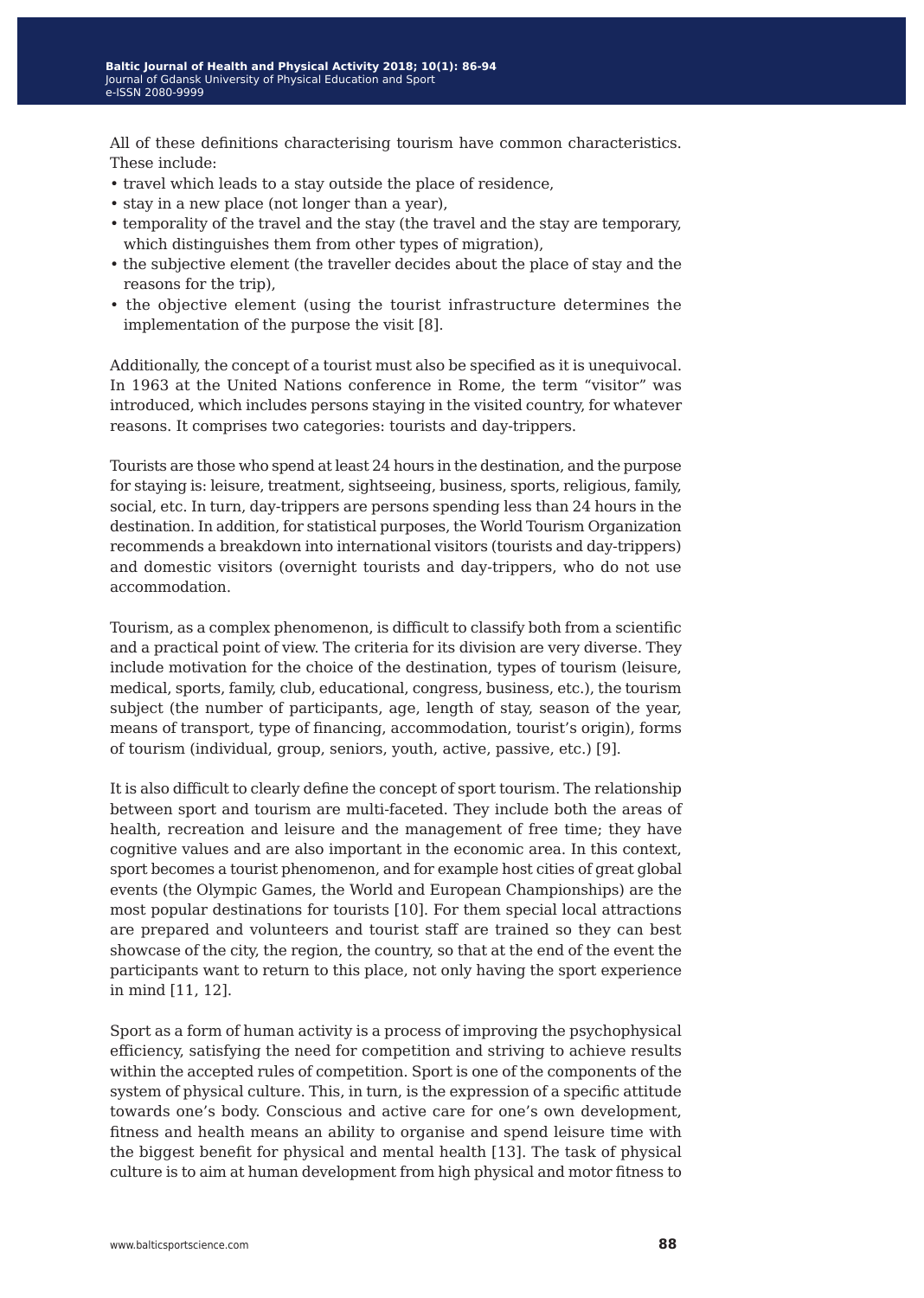an ability to apply physical capacity in different life situations. One should keep in mind that physical culture is one of the areas of widely understood culture, by which we understand the whole of spiritual and material achievements of the society as well as patterns of behaviour and products absorbed by people in the course of their social development. Such placement of sport raises its rank and perception in the society.

Despite the rapid development of sport and tourism in general, the term "sport tourism" has been interpreted in many ways. The origins and the scope of sport tourism were studied in the 1980s, especially in German and English language literature. Various classifications and divisions were proposed. Creating models and identifying the place and the role of sport tourism took into account its wide and narrow understanding [14].

Thus Glyptis [15] points to 5 areas comprised by sport tourism:

- sports camps (searching for better climate conditions or better infrastructure) for training purposes,
- specialized or generally active holidays (commercial and non-commercial offers),
- "expensive sports holidays" (specialist, luxury sport disciplines),
- holidays with an available sports offer (a form of club vacations),
- spectators of sports events.

Another division was made by Gammon and Robinson, who emphasised the importance of sport [16] (Table 1).

| Sport tourism                                                                                                                                |                                                                                                             | Sport in Tourism                                                                                                                                                            |                                                                                                                              |
|----------------------------------------------------------------------------------------------------------------------------------------------|-------------------------------------------------------------------------------------------------------------|-----------------------------------------------------------------------------------------------------------------------------------------------------------------------------|------------------------------------------------------------------------------------------------------------------------------|
| hard definition                                                                                                                              | soft definition                                                                                             | hard definition                                                                                                                                                             | soft definition                                                                                                              |
| the main motive for<br>travel is active or<br>passive participation in<br>a sports event (focus<br>on competition is<br>characteristic here) | the main motive is<br>active participation in<br>sports, but of a leisure<br>not a competitive<br>character | travels in order to take<br>active or passive part<br>in competitive sport;<br>however, the main<br>purpose is the holiday<br>itself - sport plays a<br>secondary role here | tourists engage in<br>sport and leisure<br>of a competitive<br>nature; however, such<br>participation is quite<br>accidental |

Table 1. Sport tourism and sport in tourism to S. Gammon and T. Robinson [16]

In turn, Freyer [17] in his definition of sport tourism pays greater attention to the participants directly involved in the event. But he also refers to museums, sports centres or people who are not active athletes anymore (Table 2).

| Table 2. Sport tourism according to W.Freyer [17] |  |  |
|---------------------------------------------------|--|--|
|---------------------------------------------------|--|--|

| Sport tourism                                            |                                                                       |                                                   |  |  |  |  |
|----------------------------------------------------------|-----------------------------------------------------------------------|---------------------------------------------------|--|--|--|--|
| Travels to practice sports<br>actively                   | Travels supporting sport                                              | Travels to experience sport                       |  |  |  |  |
| Active athletes<br>(amateur professionals)<br>• training | Active sport<br>• coaches<br>• doctors                                | <b>Spectators</b><br>• competitions<br>• training |  |  |  |  |
|                                                          | Passive sport<br>• organizers<br>• activists<br>• media<br>• sponsors |                                                   |  |  |  |  |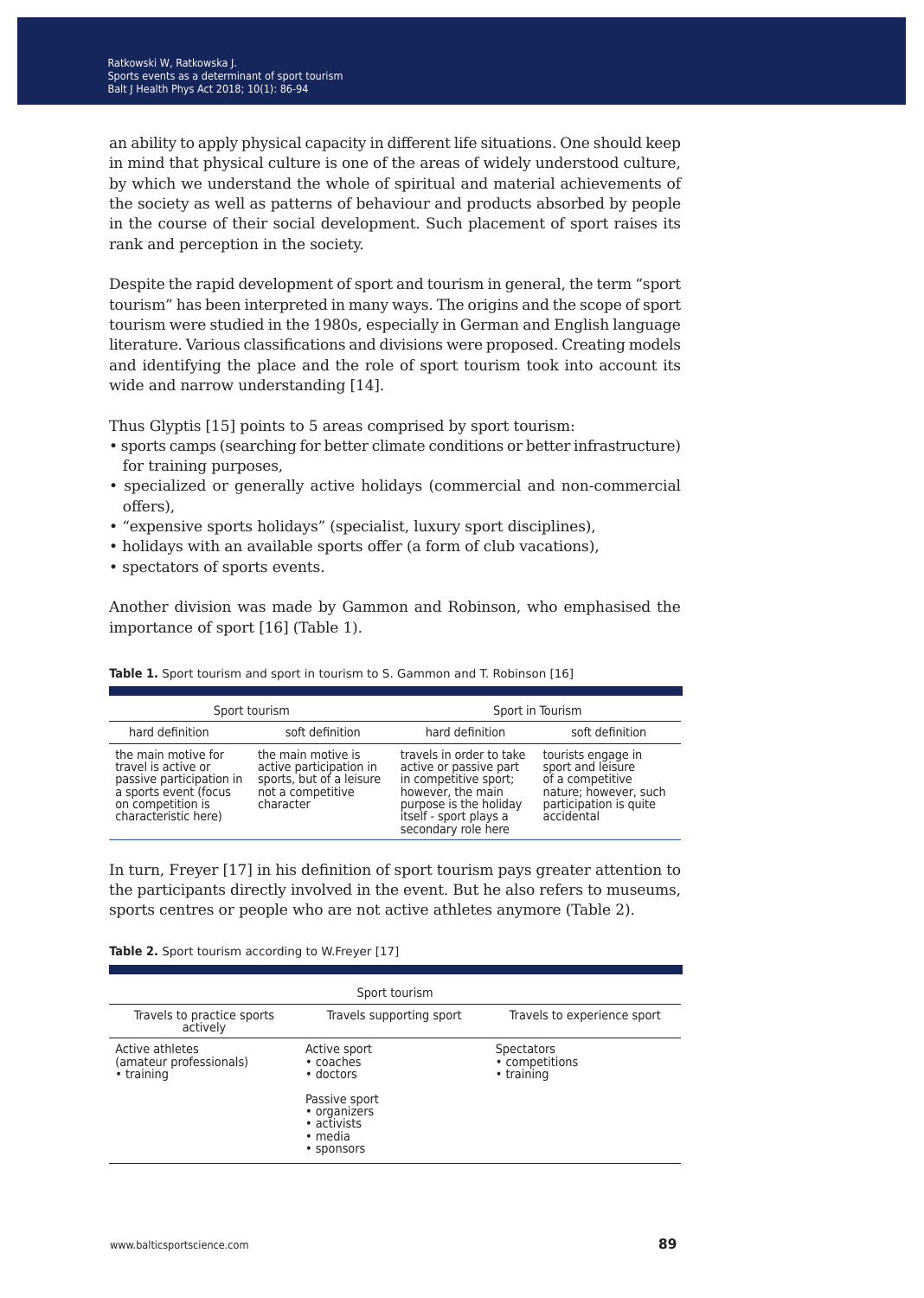Standeven and De Knop [18] define sport tourism as a "journey that contains active or passive participation in sports activities outside the everyday envronment of the person".

According to Hinch and Higham [19], sport tourism "is short travel outside the residence environment, aiming at participation in sports, where sport is characterized by specific rules, competition related to everyday fitness and fun". Sport tourism also comprises extreme tourism related to natural areas appropriate for this purpose and with detachment from civilization [20].

According to other concepts, sport tourism involves all forms of temporary absence in the place of residence whose significant important objective is to deal with sport. Thus it includes tournaments and sport-related activities, sports journalism, manufacturers and sellers of sports goods, sports officials (such as doping control committees or judges), visitors to museums of sport [21].

Sport as a spectacle and competition becomes a product whose offer on the market it to meet the consumer's needs – the passive one, viewing the competition from grandstands and the active one, directly participating in the event. Sport should be taken into account as a tourist product, as a collection of a variety of items related to taking the trip. These will be goods and services purchased both before going to a sporting event and during it, as well as during the stay at the destination. The price for the package of services and customer satisfaction from the trip will play an important role [22, 23].

However, in order to be in line with the "classic" definition of tourism by the United Nations World Tourism Organization (UNWTO), which is recommended, among others, for statistical purposes, and in order to meet the World Classification of Tourism Activities, the concept of sport tourism should be narrowed down to persons who passively participate in all kinds of sports events and to the actual participants in these events. Thus there will be two groups of people who could be assigned the idea of sport tourism or a sport tourist. They can be colloquially called fans and athletes. Such a classification will reflect the purpose of the trip. And the purpose of a sport tourist's trip is tournaments at various levels (in different disciplines, in different events) which he or she wants to watch or take part in.

Sport is inherently peaceful competition, whose essence is the individual or team rivalry (according to specified rules) conducted in accordance with the fair play principles and to strive to achieve the best results; it is also competition undertaken, among others, for the purpose of recreation and to improve one's own physical features [24].

Rivalry is an immanent feature of sports. A competitor wants to win, to break the record, to complete the competition at each level of this rivalry (amateur, professional, or recreational participation). On the other hand, there are people who want to watch this rivalry. Therefore, the sport objective of the trip will distinguish a sport tourist from others. According to the UNWTO, tourist purposes may involve rest, recreation, holidays, visiting friends and relatives, business, health, religion, pilgrimages and others. With such a wide spectrum and a lack of a strict definition of sport tourism, among the sport tourists we may include, for example, a person going on a pilgrimage to Fatima and along the way visiting sports venues (the Camp Nou in Barcelona or the Santiago Bernabeu Stadium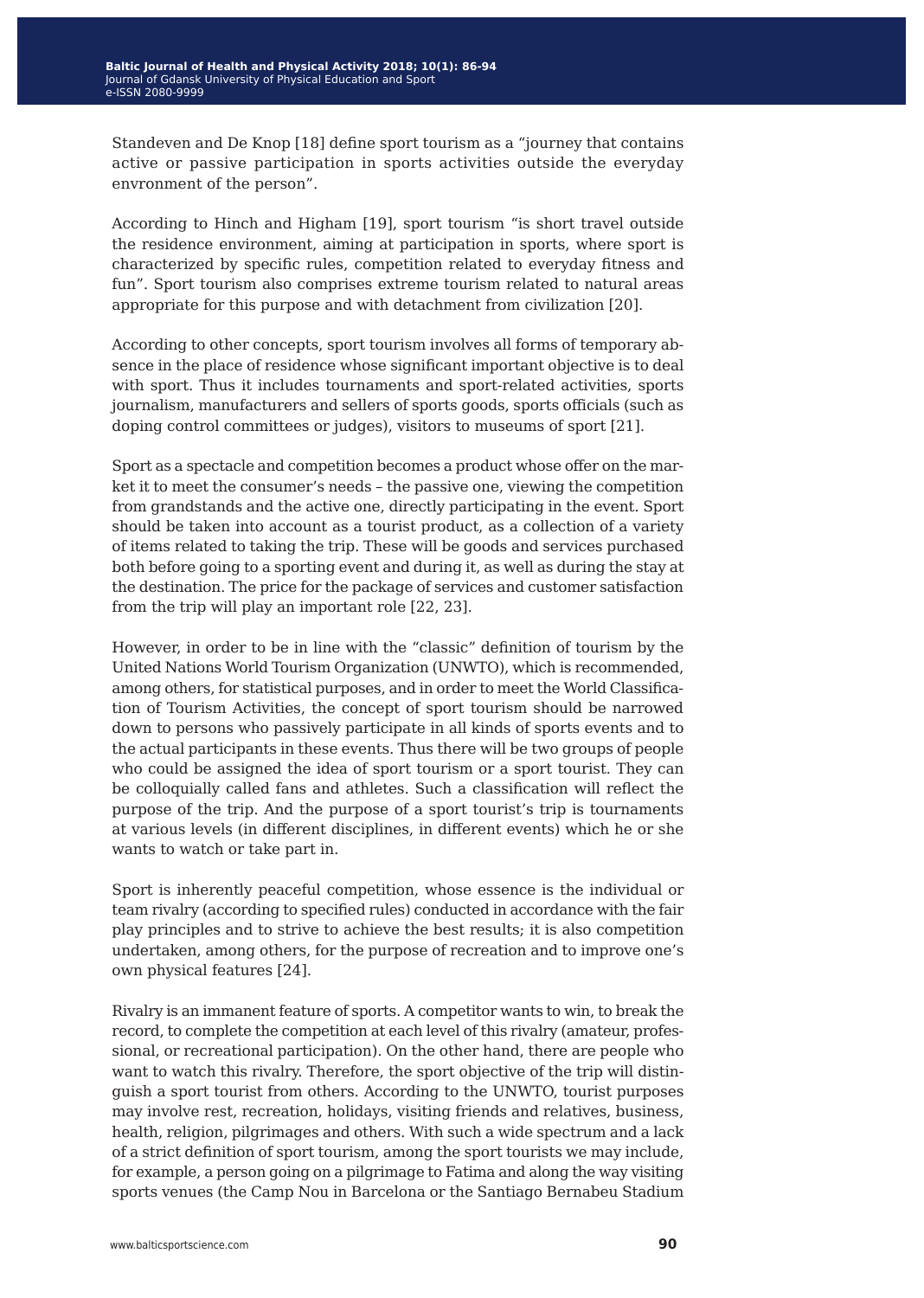in Madrid). On the one hand, this is pilgrimage tourism, but the authorities in Barcelona or Madrid may qualify these persons as sport tourists. Another example, a sports fan arriving for longer than a few hours – a hotel or hostel guest – by definition becomes also a cultural tourist, although he or she treats the cultural offer "incidentally", in the intervals between participation in a sports event.

The above is of great importance for statistical purposes. Otherwise, an important argument is lost, for example, in negotiations with sponsors and other partners. Many of them would engage financially seeing specific, tangible benefits of such activities, for example by purchasing advertising space at a sports venue expecting a specific number of people to see it [25].

#### **the beginning of sports tourism**

One can talk about sport tourism when sport was born. Highly organized forms of the sport originated only in ancient Greece. In ancient Greece a great role was played by the Pan-Hellenic games being a manifestation of the Greeks' national unity. The greatest Pan-Hellenic Games were held in Olympia, Delphi, Corinth and Nemea. However, those at Olympia were the most important. The year 776 BC is considered to be the date of the origin of the Olympic Games, as well as the first documented historical fact in the history of Greece [26]. The games lasted 5 days. Athletes from all over the country arrived there. For the duration of the competition ékécheiria – the holy truce – was proclaimed, which advocated respect for the rules of fairness and respect for the opponent. It was supposed to help athletes and their companions to arrive at competitions. The Greek Olympic Games survived till 393 CE, when Emperor Theodosius I forbade organizing them, treating them as a cultivation of pagan customs.

The modern Olympic Games, which were held in 1896 in Athens, resulted in the development of sport around the world, just as the development of sport tourism. Athletes and fans come from all over the world to global events anywhere they are held. It was noted that different types of events are an important factor contributing to the development of regions, because they significantly affect the image of the place and are a strong factor in attracting tourists, especially out of season [27]. Their degree of impact is very diverse. One can distinguish the following types of events [28]:

- mega events,
- hallmark events,
- regional events,
- local events.

The same author has proposed a more systematic typology of events, dividing them into the following groups:

- cultural,
- political and national,
- arts and entertainment,
- business and commercial,
- educational and scientific,
- sport,
- private.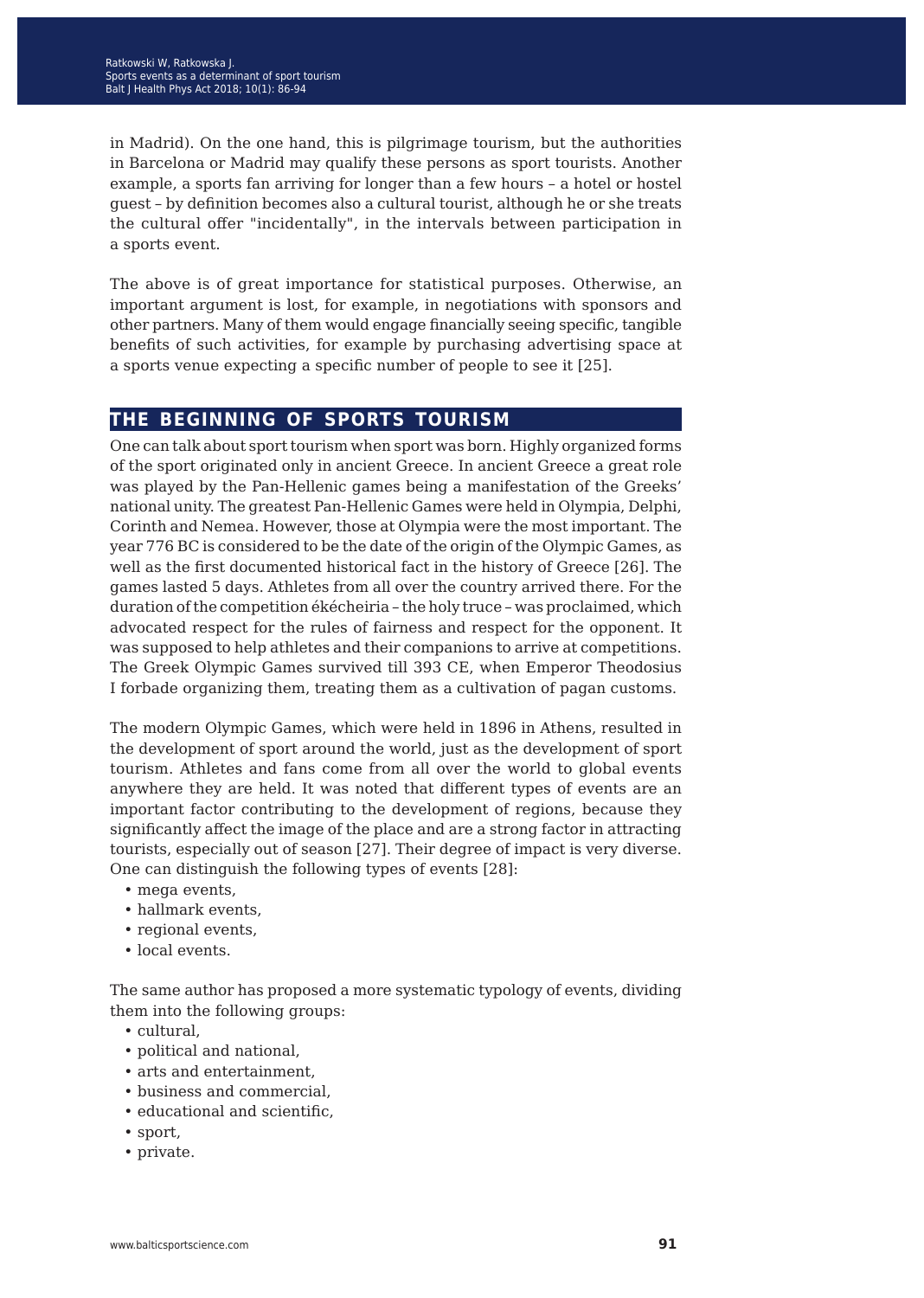

Fig. 1. Number of participants of street runs in Gdynia in the years 2005-2014 Source: Piotr Suchenia, own research



**Fig. 2.** The number of participants in the Solidarity Marathon in the years 2010-2015 Source: own research

# **other sporting events in the region of gdansk and the number of participants**

Cycling competitions for different age categories and proficiency levels:

- Scandia Lang Team Marathon, June 2015 3,108 participants,
- Herbalife Triathlon Half-Marathon, August 2015 2,518 participants,
- Westerplatte Street Run, September 2015 3,150 participants,
- 1st Gdansk Marathon, May 2015 1,825 participants,
- Amber Expo Half-Marathon Gdańsk, October 2015 3,276 participants.

In addition to these events, there are league matches in football, volleyball, basketball, handball and other disciplines. Extremely important for the region are also sporting events which are held on an occasional basis, significantly affecting the number of tourists coming to Tri-City. This is particularly important from the economic point of view.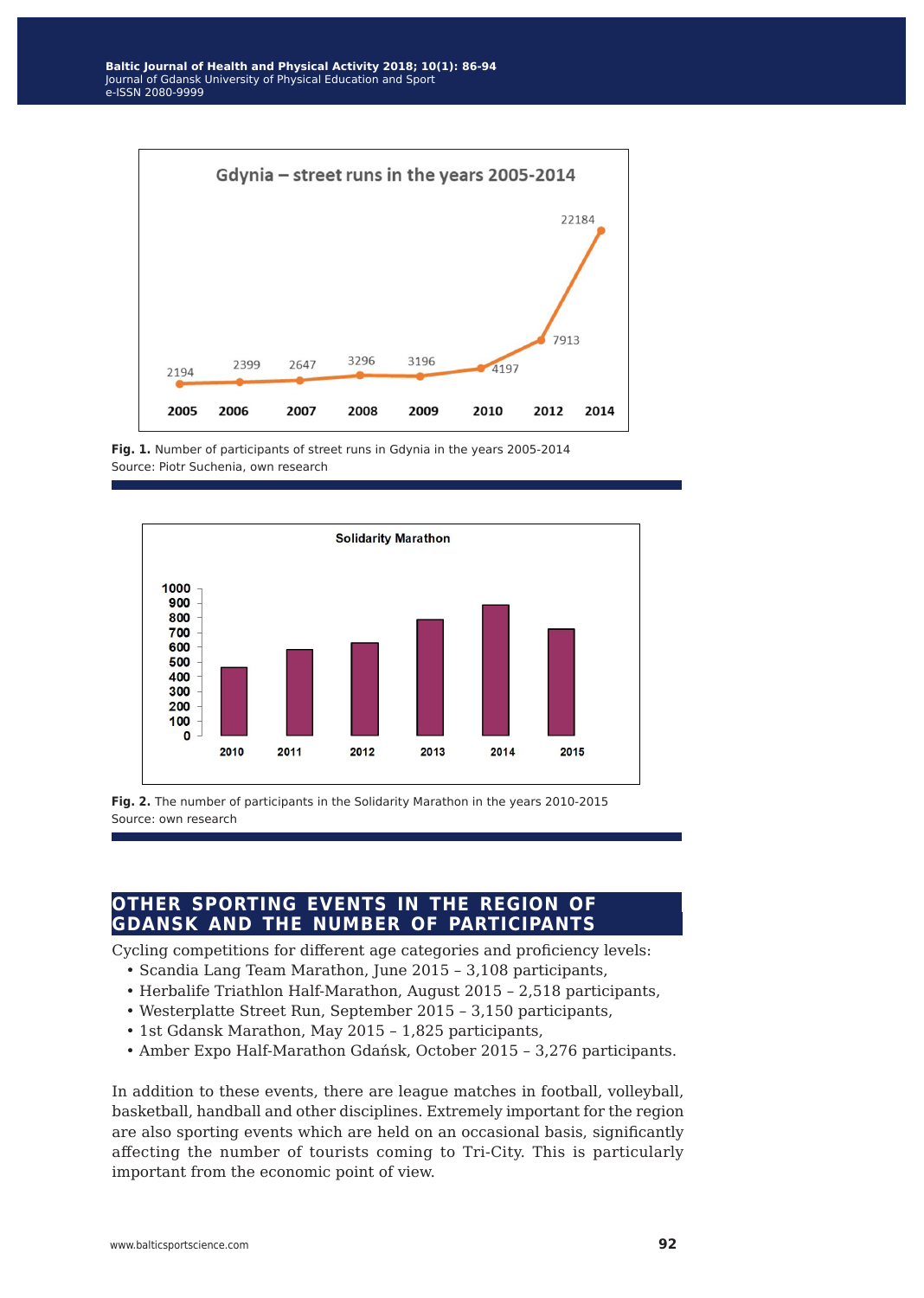### **conclusion**

What kind of tourist takes part in them? Mostly ones staying for 1–2 day. Fans of league matches mostly come for a few hours. It is for them that competitions are usually organized at noon or in the afternoon, so they can arrive in the morning, relax and participate and then return home in the evening or at night. Unfortunately, Tri-City lacks cyclical events of a national and international range. The events listed above mostly involve people from the region of Gdansk, who spend only a few hours in the place of the competition, limiting their stay to a minimum and, in principle, to the event venue. They hardly ever use what could be called cultural attractions. To a large extent they do not benefit from the culinary offer either. From the economic point of view, their participation in the "consumption" of a tourist product, i.e. the competition, is not large. The higher the rank of the sporting event, the greater the number of tourists visiting the city. The rank is also influenced by the organisation, the venue, accessibility, the tradition of the event, awards for the participants (including the so-called starting package), and the time of the event. Therefore, it seems reasonable to strive to create such a "sports offer" which will attract participants from different parts of the country and from abroad. The attractiveness of the place is beyond dispute; it should encourage prospective sport visitors to come. One just needs to "create" events. These can be sailing, cross-country skiing, biking, hiking and even trekking events. What counts is the idea and good organization. However, such an ap-proach to sport tourism requires developing long-term strategy taking into account economic and social aspects

#### **references**

- [1] Gołembski G. Kompendium wiedzy o turystyce [Compendium of knowledge about tourism]. Warszawa: PWN; 2002. Polish.
- [2] Perić M. Sport tourism and system of experiences. Tourism and Hospitality Management. 2010;2(16):16-22. <https://doi.org/10.1375/jhtm.16.1.16>
- [3] Mikkonen J, Pasanen K, Taskinen H. Impacts of cultural events in Finland Development of a Finnish event evaluation tool. Scandinavian Journal of Hospitality and Tourism. 2010;9:2-3. [https://doi.](https://doi.org/10.1080/15022250903119546) [org/10.1080/15022250903119546](https://doi.org/10.1080/15022250903119546)
- [4] Hunziker W. System und Hauptprobleme einer wissenschaftlichen Fremdenverkehrslehre [System and main problems of scientific tourism research]. Handels-Hochschule (St. Gallen). Seminar fur Fremdenverkehr. Schriftenreihe (in German). 1943. OCLC 258154635. Quoted in: Alejziak W. Geneza i rozwój turystyki [Genesis and development of tourism]. Folia Turistica. 1998;8:10.
- [5] Kornak A.S. Ekonomika turystyki [Tourism economics]. Warszawa: PWN; 1979, 9. Polish.
- [6] Kaspar C. Management im tourismus. In: Gaworecki WW, editor. Turystyka [Tourism]. PWE: 2010; 27.
- [7] Hadzik A. Turystyka sportowa ze szczególnym uwzględnieniem międzynarodowych widowisk sportowych [Sport tourism with special consideration for international sports events]. Katowice: AWF; 2014. Polish.
- [8] Płocka J. Turystyka wybrane zagadnienia. Toruń: Escape Magazine; 2009. Polish.
- [9] Gaworecki WW. Turystyka [Tourism]. Warszawa: PWE; 2010. Polish.
- [10] Weed M. Sports tourism experience. J Sport Tourism. 2008;13(1):46-52. [https://doi.](https://doi.org/10.1080/14775080802008876) [org/10.1080/14775080802008876](https://doi.org/10.1080/14775080802008876)
- [11] Matheson VA. Mega-events: the effects of the world biggest sporting events on local, regional and national economies. 2006. www.college.holycross.edu/RePEc/hcx/Matheson\_MegaEvents [access: 12.11.2015].
- [12] Wicker P, Hallmann K, James J. What is influencing consumer expenditure and intention to revisit? An investigation of marathon events. J Sport Tourism. 2012;17(3):142-151. [https://doi.org/10.1080/147750](https://doi.org/10.1080/14775085.2012.734058) [85.2012.734058](https://doi.org/10.1080/14775085.2012.734058)
- [13] Pawłucki A. Nauki o kulturze fizycznej [Sciences of physical culture]. Kraków: Oficyna Wydawnicza Impuls; 2014. Polish.
- [14] Kazimierczak M, Ewa Melchrowicz-Mośko E. Turystyka sportowa specyfika i trendy rozwojowe [Sport tourism – a characteristic and development trends]. Folia Turistica. 2013;28. Polish.
- [15] Glyptis S. Leisure and unemployment. Milton Keynes. United Kingdom: Open University Press;1989.
- [16] Gammon S, Robinson T. Sport and Tourism, A conceptual Framework. J Sport Tourism. 1997;4(3):21-26. <https://doi.org/10.1080/10295399708718632>
- [17] Freyer W. Kultur Tourismus Management. Grundlagen der Tourismuswirtschaft für den Kultur Tourismus. Haga: Fern Universität; 1997.